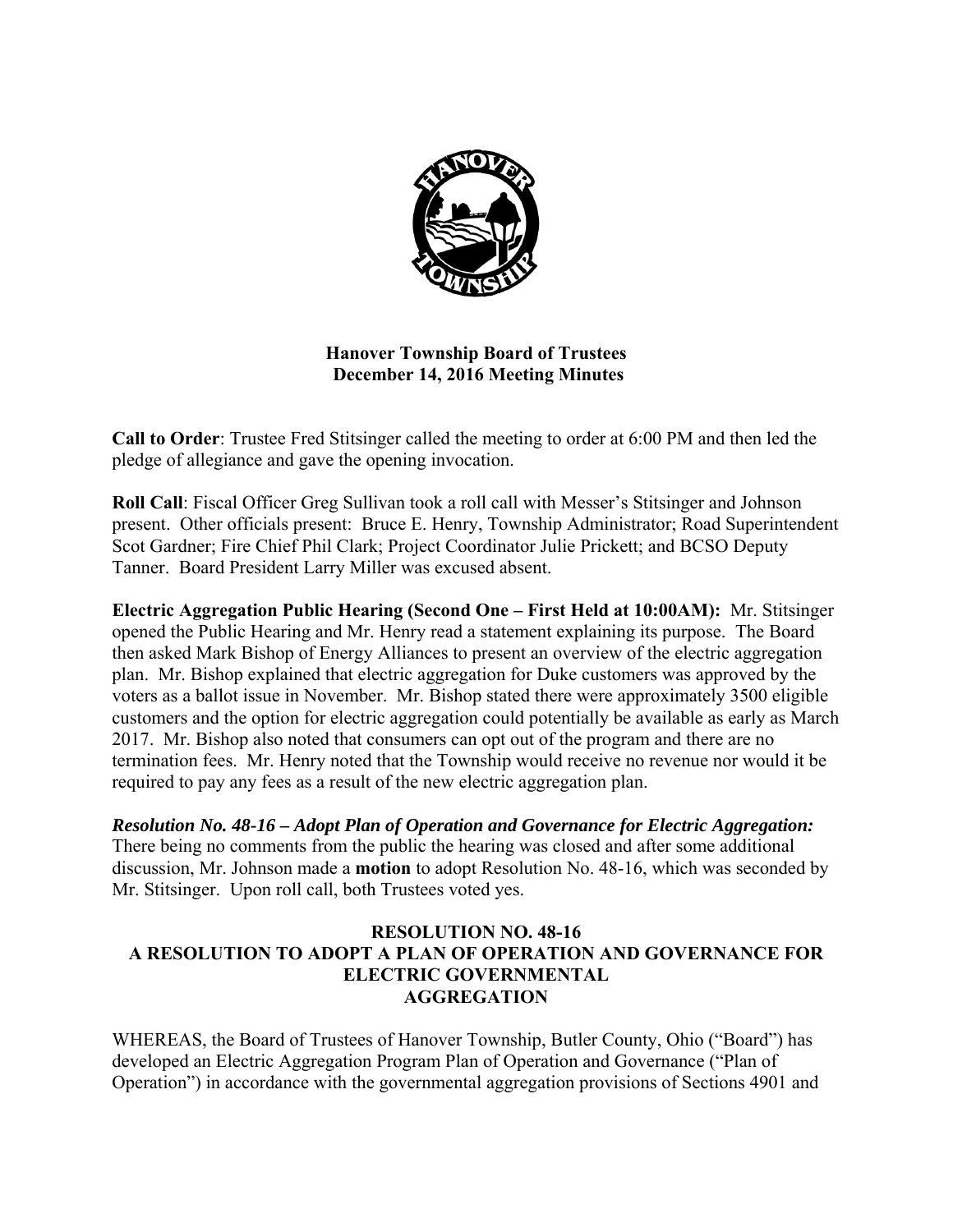4928.20 of the Ohio Revised Code and the Rules for Formation and Operation of Electric Governmental Aggregations; and

**WHEREAS**, Hanover Township's electric aggregation program will aggregate the retail electric load of residents and businesses that are eligible to participate in the Duke Energy-Ohio Energy Choice program for the purpose of negotiating for competitive retail electric supply at favorable rates; and

**WHEREAS**, Hanover Township now intends to file for certification as a Governmental Aggregator, which requires that the Board first adopt its Plan of Operation and Governance; and

**WHEREAS**, the Board has determined this Resolution is in the best interest of the Township's residents, promotes the general welfare of said citizenry;

# **NOW THEREFORE, BE IT ORDAINED BY THE BOARD OF TRUSTEES OF HANOVER TOWNSHIP, BUTLER COUNTY, STATE OF OHIO:**

- **SECTION 1.** The Board of Trustees of Hanover Township, Butler County, Ohio adopts and approves a Plan of Operations and Governance as regards Electric Governmental Aggregation as attached hereto (see Exhibit A).
- **SECTION 2**. All prior Resolutions and Ordinances and parts of Resolutions and Ordinances which conflict with the provision of this resolution are hereby repealed to the extent that they are in conflict herewith.
- **SECTION 3**. This Board hereby finds and determines that all formal actions of this Board concerning and relating to the adoption of this Resolution were taken in an open meeting of this Board of Trustees and that all deliberations of this Board of Trustees and of any Committees, if any, which resulted in formal action, were taken in meetings open to the public in full compliance with the law.
- **SECTION 4:** Notice of the adoption of this Resolution shall be given once by publishing the title of the Resolution in an abstract prepared by the Township Administrator or Fiscal Officer in Hanover Township, Ohio.

 **BE IT FURTHER RESOLVED** that this Board, upon majority vote, does hereby dispense with the requirement that this Resolution be read on two separate days, and hereby authorizes the adoption of this Resolution upon its first reading.

 **BE IT FURTHER RESOLVED,** This Board of Trustees finds and determines that all formal actions of this Board of Trustees concerning and relating to the adoption of this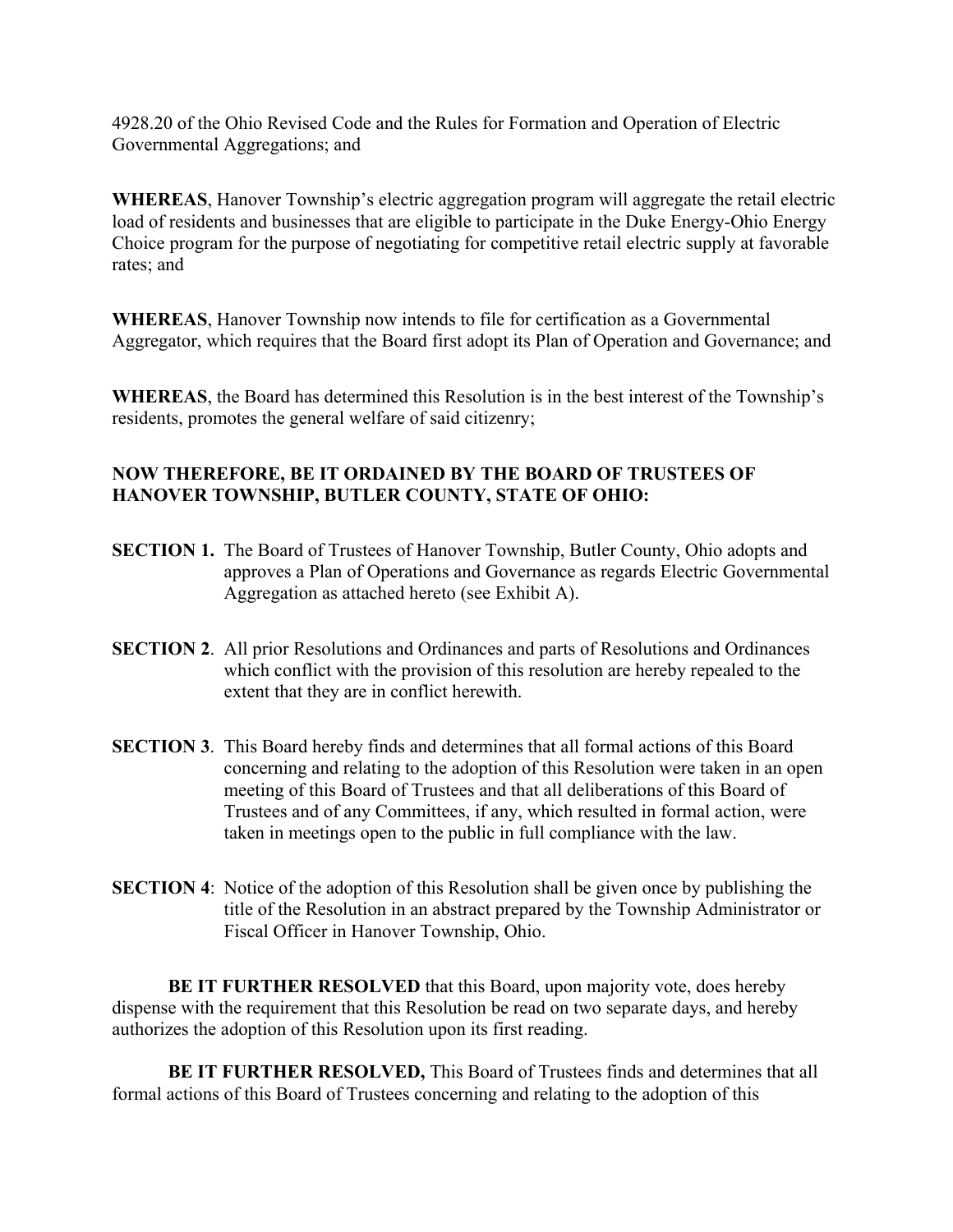Resolution were taken in an open meetings of this Board of Trustees. The foregoing resolution was adopted in an open public meeting and is a reflection of the official action taken by the Board of Trustees of Hanover Township Butler County, Ohio on the 14th day of December 2016.

**BE IT FURTHER RESOLVED, that this Resolution is the subject of the general** authority granted to the Board of Trustees through the Ohio Revised Code and not the specific authority granted to the Board of Trustees through the status as a Limited Home Rule Township.

 **BE IT FURTHER RESOLVED,** that this Resolution shall be effective on the earliest date allowed by law.

| <b>Board of Trustees</b>  | Vote | <b>Attest and Authentication:</b> |
|---------------------------|------|-----------------------------------|
| <b>Larry Miller</b>       |      |                                   |
| <b>Fred J. Stitsinger</b> |      | <b>Gregory L. Sullivan</b>        |
| Douglas L. Johnson        |      | <b>Fiscal Officer/Clerk</b>       |

**Approval of Meeting Minutes**: Motion made by Mr. Johnson, seconded by Mr. Stitsinger, to waive the reading of the minutes from the November 9, 2016 Regular Meeting and the December 8, 2016 Special Meeting and approve both sets of minutes as well as approve all warrants for release/distribution and departmental reports. Upon roll call, both Trustees voted yes to approve all.

**Guest Presentation – David Brown/Butler County Auditor's Office:** Mr. Brown was present as part of the Auditor's Office Quarterly Outreach Program. Mr. Brown reported dog tag season was now open through the end of January and noted dog tags could be purchased online. Mr. Brown also gave a skimmer update, reporting that no skimmers had been found in Butler County since the summer. Mr. Brown stated that Visa and MasterCard had postponed the deadline for gas stations to comply with chip technology for another three years.

**Citizen Participation:** Jeff Buddo (2436 Morman Road) advised the Board that the Rural Zoning Commission has one open position; however, this vacancy cannot be filled by a Hanover Township resident because there are already two Hanover Township residents serving on the Commission.

#### **Administration Reports**

*Law Enforcement*: Deputy Tanner gave the following report for the month of November 2016:

 **Butler County Sheriff's Office District #6 Hanover Township Contract Cars Monthly Report for November 2016**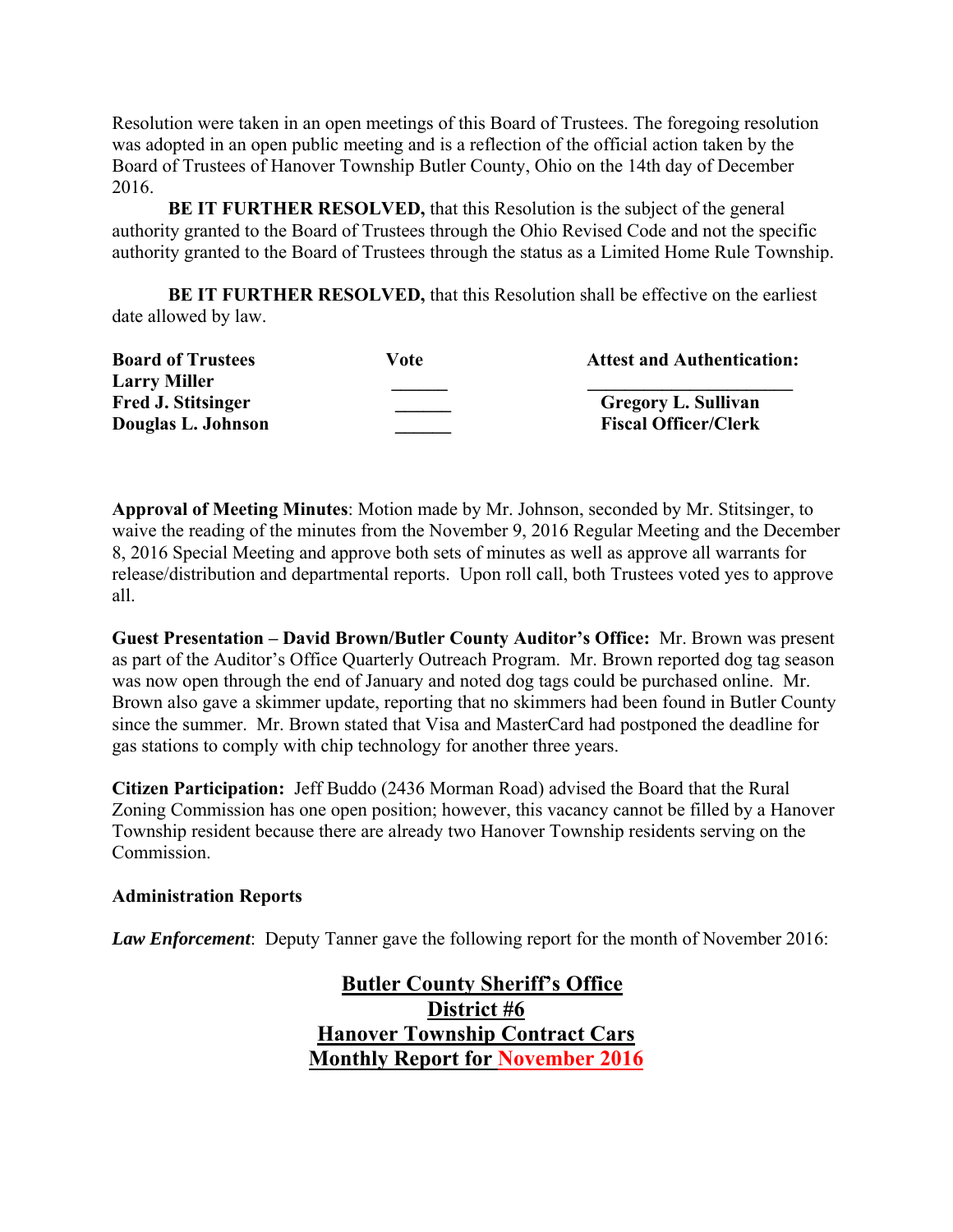| <b>Activity Area</b>                   | <b>Month Totals*</b>                | YTD    |
|----------------------------------------|-------------------------------------|--------|
| Dispatched Calls: 152<br>$\bullet$     |                                     | 1680   |
| Felony Reports: 05<br>٠                |                                     | 51     |
|                                        | Misdemeanor Reports: 16             | 138    |
| Non-Injury Crash: 09                   |                                     | 65     |
| Injury Crash: 02<br>$\bullet$          |                                     | 28     |
|                                        |                                     | .272   |
| Assists/Back Up: 21<br>$\bullet$       |                                     | 202    |
| Felony Arrests: 02<br>$\bullet$        |                                     | 19     |
| Misdemeanor Arrests: 06                |                                     | 46     |
| <b>OMVI</b> Arrests: 00<br>$\bullet$   |                                     | 03     |
|                                        |                                     | .69    |
| Traffic Stops: 13                      |                                     | 195    |
| Moving Citations:15<br>$\bullet$       |                                     | 210    |
| <b>Warning Citations: 06</b>           |                                     | 55     |
| FIR Cards: 0<br>$\bullet$              |                                     | 00     |
| Civil Papers Served: 0<br>$\bullet$    |                                     | 01     |
| <b>Business Alarms: 1</b><br>$\bullet$ |                                     | 26     |
| Residential Alarms: 11<br>$\bullet$    |                                     | 103    |
| Special Details: 19<br>$\bullet$       |                                     | 157    |
|                                        | COPS Times: $4,500$ ( <i>Min.</i> ) | 48,800 |
| Vacation Checks: 11                    |                                     | 355    |

\*\*\*\*\*\*\*\*\*\*\*\*\*\*\*\*\*\*\*\*\*\*\*\*\*\*\*\*\*\*\*\*\*\*\*\*\*\*\*\*\*\*\*\*\*\*\*\*\*\*\*\*\*\*\*\*\*\*\*\*\*\*\*\*\*\*\*\*\*\*\*\*\* Reporting: Deputy Tanner and Deputy Mayer/by BEH.

*Fire/EMS*: Chief Clark presented the following report for the month of November 2016.

### **Hanover Township Fire Department Monthly Report for November - Phil Clark Fire Chief (Presented in December 2016)**

Run and detail activity for the Fire and EMS operations are reflected in the following numbers:

Emergency Medical Operations/Squad Runs: 52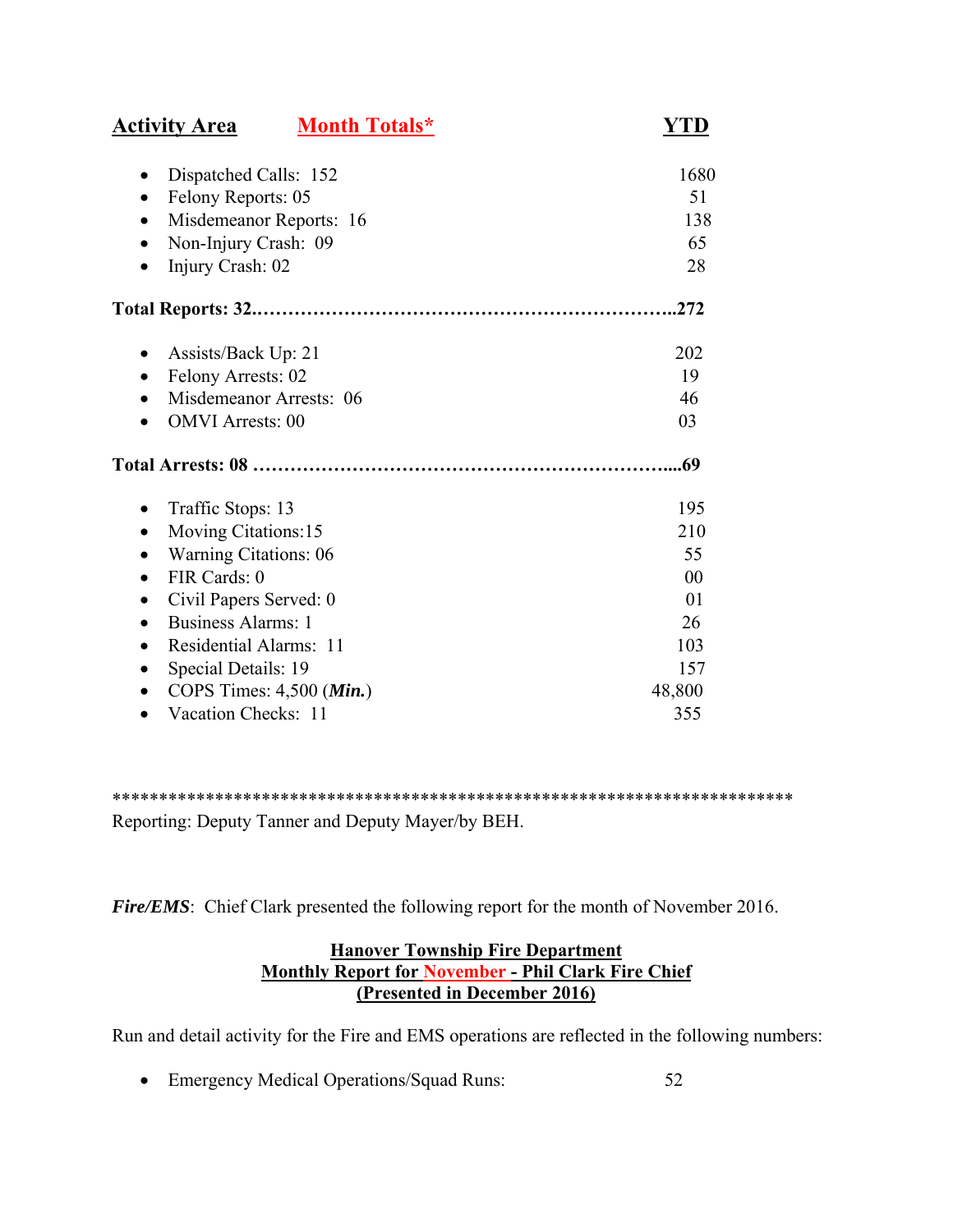| Motor Vehicle Accidents:<br>$\bullet$          |     | 05                        |
|------------------------------------------------|-----|---------------------------|
| Fire Runs:<br>$\bullet$                        |     | 09                        |
| Fire Inspections:<br>$\bullet$                 |     | 02                        |
| <b>Knox Box Details</b>                        |     | 00                        |
| Other                                          |     | 00                        |
| Total for the month:                           |     | <b>68 Runs/Operations</b> |
| <b>Total Year to Date: 626 Runs/Operations</b> |     | (66 Fire/EMS Runs)        |
| Runs/Operations)                               |     | (November 2015): 56       |
| Total for 2015                                 | 733 |                           |
| Total for 2014                                 | 809 |                           |
| Total for 2013                                 | 750 | Ten Year Average: 702     |
| Total for 2012                                 | 693 |                           |
| Total for 2011                                 | 719 |                           |
| Total for 2010                                 | 748 |                           |
| Total for 2009                                 | 676 |                           |
| Total for 2008:                                | 669 |                           |
| Total for 2007:                                | 717 |                           |
| Total for 2006:                                | 505 |                           |

*Road/Cemetery*: Road Superintendent Scot Gardner presented the following report for the month of November 2016:

### **SUPERINTENDENT'S REPORTS (December 14, 2016)**

Millville Cemetery Operations Report November 1 through November 30, 2016

| 0.00 Graves sold to Township residents $(Q)$ \$610)----------\$ 0.00 |  |
|----------------------------------------------------------------------|--|
|                                                                      |  |
|                                                                      |  |
|                                                                      |  |
|                                                                      |  |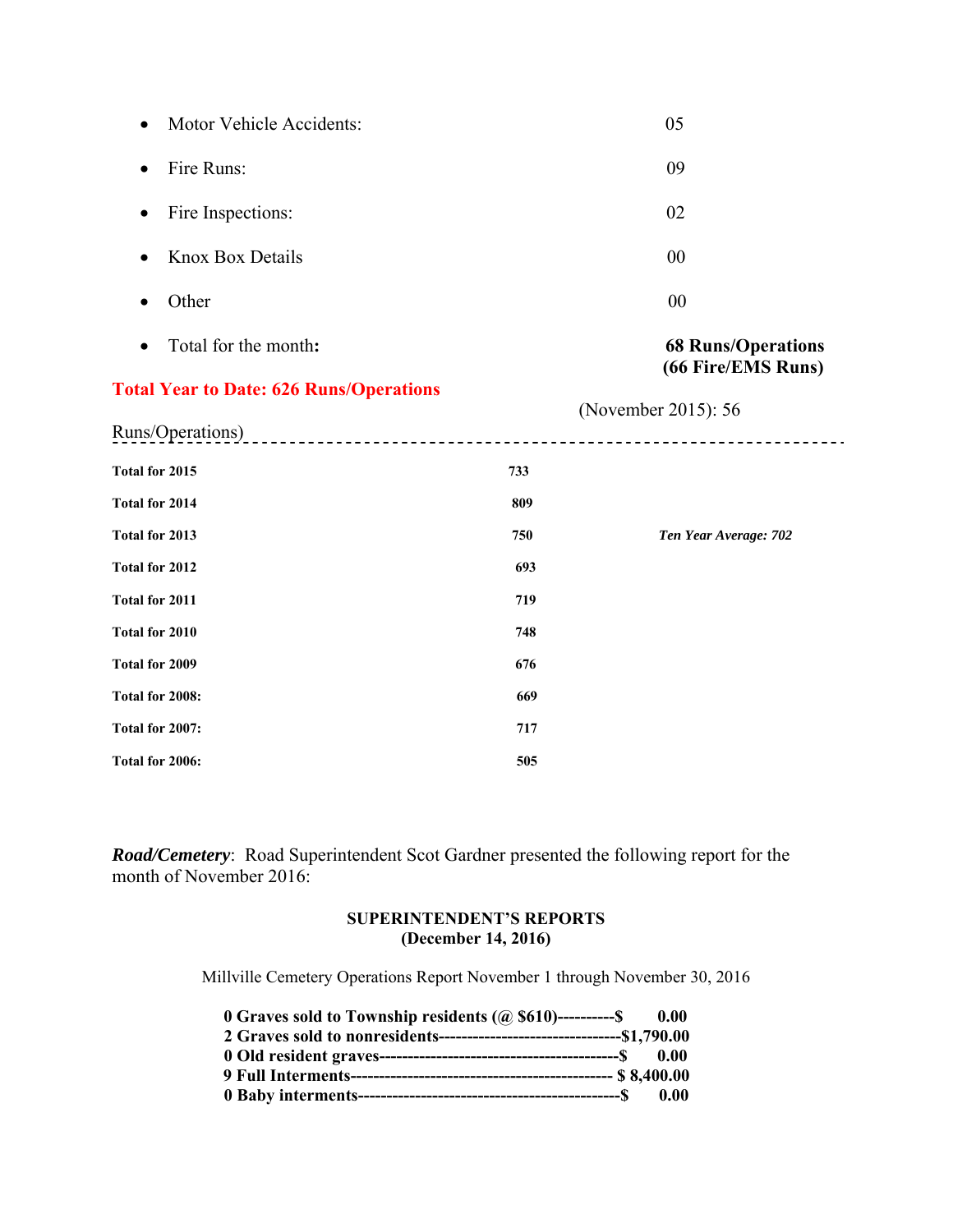| Foundation and Marker installation fees--------------------\$ 175.00 |  |
|----------------------------------------------------------------------|--|
|                                                                      |  |
|                                                                      |  |

Other Cemetery activities:

- 1. Fixed graves
- 2. Used weed eater
- 3. Cut grass twice
- 4. Poured 2 foundations

#### **Road, Streets and Park (Scot Gardner)**

- 1. Performed ditching on Gardner Road hill.
- 2. Picked up deer carcass on US 27.
- 3. Cleared a catch basin grate on Darrtown Road.
- 4. Picked up four tires on Darrtown Road.
- 5. Finished concrete work reinforcing the road on Gardner Road hill.
- 6. Put up holiday decorations at the Community Center.
- 7. Hauled two loads of used blacktop back to Valley Asphalt on Mosteller Road.
- 8. Installed a water and flush valve in the toilet at the Cemetery restroom.
- 9. Changed a fluorescent light ballast and changed bulbs in the officers' hallway at the Firehouse.
- 10. Cut grass and mulched leaves on Township properties twice.
- 11. Dug out and placed a concrete slab and installed a memorial bench at the walking trail.
- 12. Performed maintenance on our mowing equipment and stored it away.
- 13. Replaced two outside lights at the Firehouse.
- 14. Put concrete in washed out area on Gene Avenue.
- 15. Performed truck, Park and storm water inspections.

#### *Administrator's Report (Financials and Personnel Issues)*

Mr. Henry presented the following report to the Board:

#### **Administrator November Summary Report (December 2016)**

- **Fire/EMS Run Data:** Dispatch Log information for November 2016. Prepared summary overview of data.
- **Fire Department:** Worked on scheduling costs and different staffing scenarios.
- **Levy Information:** Continued to meet with several residents about the levies and township finances. Met with citizens committee supporting the levies. Provided handout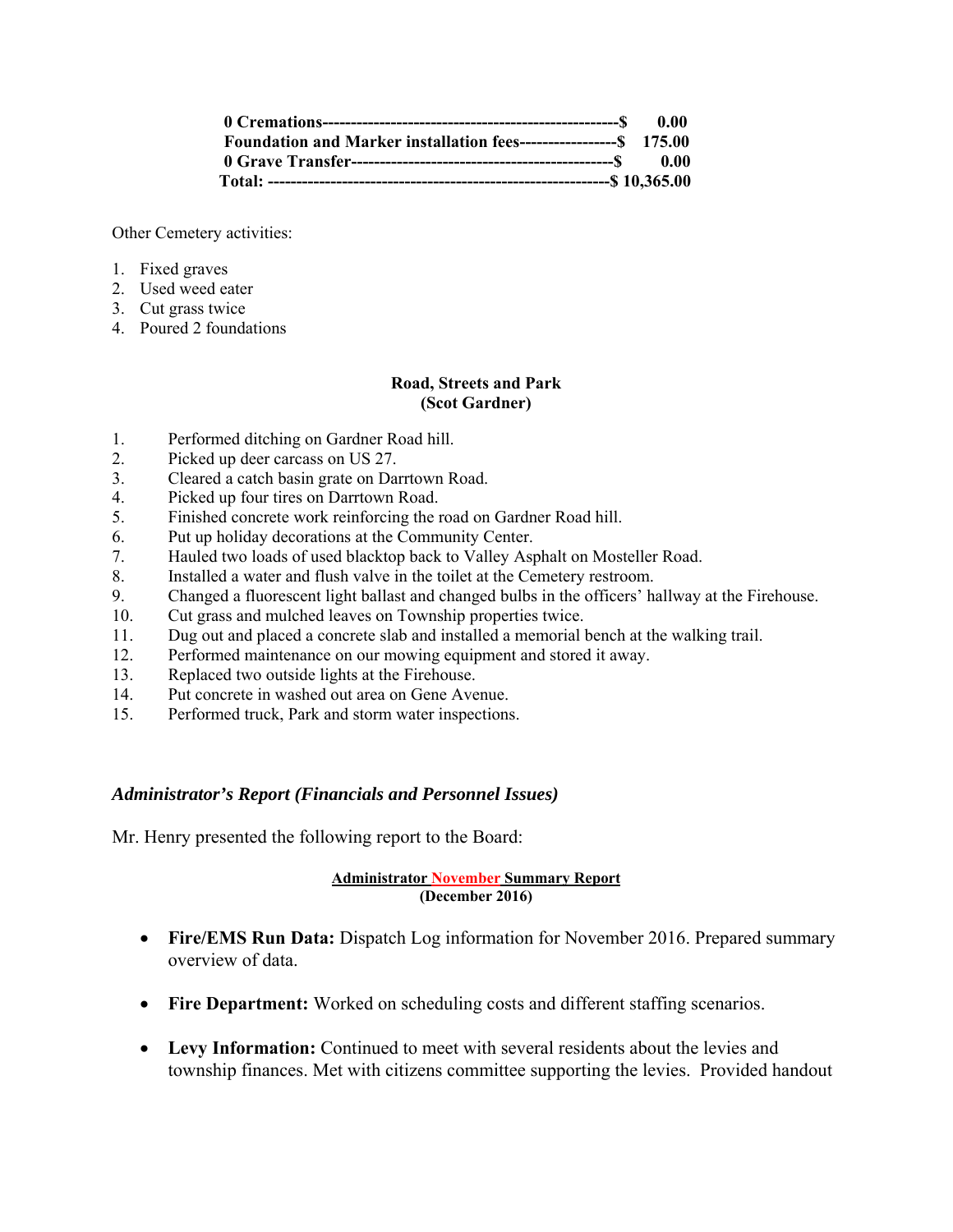information pieces, prepared news releases. Set up and organized the last tax levy "Public Forum" sessions.

- **Personnel**: New overall personnel policy book still being worked on. The Trustees were given an outline for review and comment. Final proofreading was worked on and preparing index of topics to match table of contents. Still needs final legal review.
- **Park Committee/Veterans Committee and Special Events**: Prepared outline of Veterans Day Ceremony and Luncheon. Made arrangements for the keynote speaker. Met with the Veterans Committee. Set up and coordinated Veterans Day Ceremony and activities.
- **Cemetery:** Assisted with paperwork to transfer grave sites and sell back sites. Prepared items for Trustees approval. Reviewed cemetery maintenance issues. Studied different transfer forms and deed outlines for future use.
- **Park Issues**: Obtained pricing for coating all of the rubberized playground surface. Coordinated two Memorial Bench installations and recognition pavers.
- **Nuisance Properties:** Hired Junk King to conduct initial clean up of 41 Cochran Road. The site had several difficult problems and holding back on further expenditures while trying to work with occupants to clean up the location. Vehicle towing ultimatums have been delivered for two junk vehicles on the site .Still working on over 20 properties but with no staff and insufficient funding, progress is slow as we seek voluntary cooperation. No word yet from CD officials about SR 177 burned out structure.
- **Memorial Tree Program:** Worked with members of two families of possible memorial projects in the Park as the result of private contributions.
- **Board, Financial Reports and Payroll Reports**: Obtained data from the Fiscal Officer and prepared Township funds analysis for the monthly Board meeting. Prepared Trustee packets. Prepared numerous contracts and permits for facility rentals. Worked with Ms. Prickett on payroll issues and time sheets for staff.
- **Public Meeting Schedule**: Established schedules for Township functions for October and November. Made contacts with the local media. Had signs printed up for display.

# **Personnel Actions and Other Items of Note**

# *Appointment of new personnel and Personnel actions:*

# *Fire Department:*

*Hire:*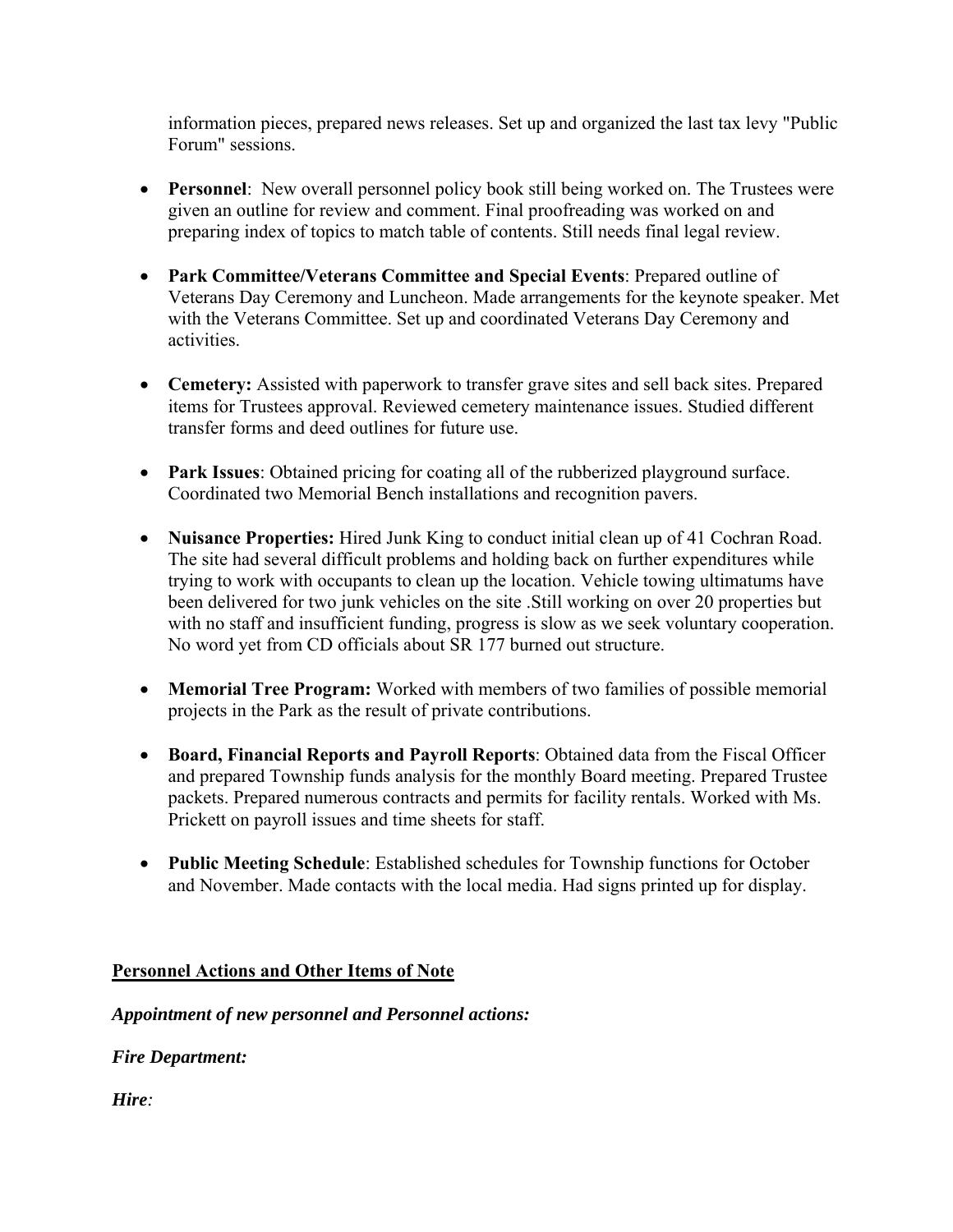# *Road Department and Cemetery: Adrien Couch and George Lawson resigned effective November 7, 2016 as PT/Seasonal Workers at the Millville Cemetery.*

#### *Other General Actions Non Personnel Related: (Still in Progress)*

**Studying ways to secure records** properly and find space as the Township storage is limited at this time. Also still have to finish new formatting of approved Records Retention Schedule to be presented to the state.

**Working on Personnel Handbook** and consolidation of Township Policies for approval by the Board. Proofreading of final version underway and then a legal review will take place.

**Capital Planning:** As reviewed with the Board, working on guidelines for preparation of a 5 year Capital Plan for the Township. Five major requests by department have been submitted. A special meeting is needed to review the list and make decisions in light of budgetary constraints during the last quarter of 2016 or first quarter of 2017.

**For the Road Department**, the 2002 International 4900 Dump Truck/Snow Plow Unit has been repaired and suffice for roadworthiness for the winter operations. Scot Gardner is working to keep the plow unit in service but may require installation of CO2 detectors to protect drivers.

#### **Of Note- Budget Information for November 30, 2016**

**Cash Balance as of November 30, 2016: \$1,083,268.01** 

**1) Total Expenditures all funds for November 2016**: \$79,403.98

**2) Total General Fund cash on hand November 2016: \$**450,458.98 (41.58%) of Total funds **3) Total Fire/EMS Fund cash on hand November 2016**: \$237,971.19 (21.97%) of Total funds

**4)** *Monthly Revenue and Expenditure Reports by fund are attached to this report.* 

#### *History of Cash Balances*

#### **Fiscal Year 2014 Fiscal Year 2015**

Jan-Cash Balance: \$1,380,611.21 Jan: \$1,148,374.71 Feb-Cash Balance: \$ 1,331,175.05 Feb: \$1,158,413.75 Mar-Cash Balance: \$1,259,054.92 Mar: \$1,551,667.37 April-Cash Balance: \$1,546,929.78 May-Cash Balance: \$1,524,373.14 May: \$1,477,662.73 June-Cash Balance: \$1,506,977.71 July-Cash Balance:  $$1,517,738.15$ Aug-Cash Balance: \$1,286,101.15 Sept-Cash Balance: \$1,533,842.91 Oct- Cash Balance: \$1,444,676.89 Nov- Cash Balance: \$1,384,569.72

| an.   | \$1,140,374.71 |
|-------|----------------|
| Feb:  | \$1,158,413.75 |
| Mar:  | \$1,551,667.37 |
| Apr:  | \$1,458,584.04 |
| May:  | \$1,477,662.73 |
| lune: | \$1,393,267.44 |
| July: | \$1,332,264.37 |
| Aug:  | \$1,125,949.35 |
| Sept: | \$1,449,880.79 |
| Oct:  | \$1,362,945.99 |
| Nov:  | \$1,194,472.00 |
|       |                |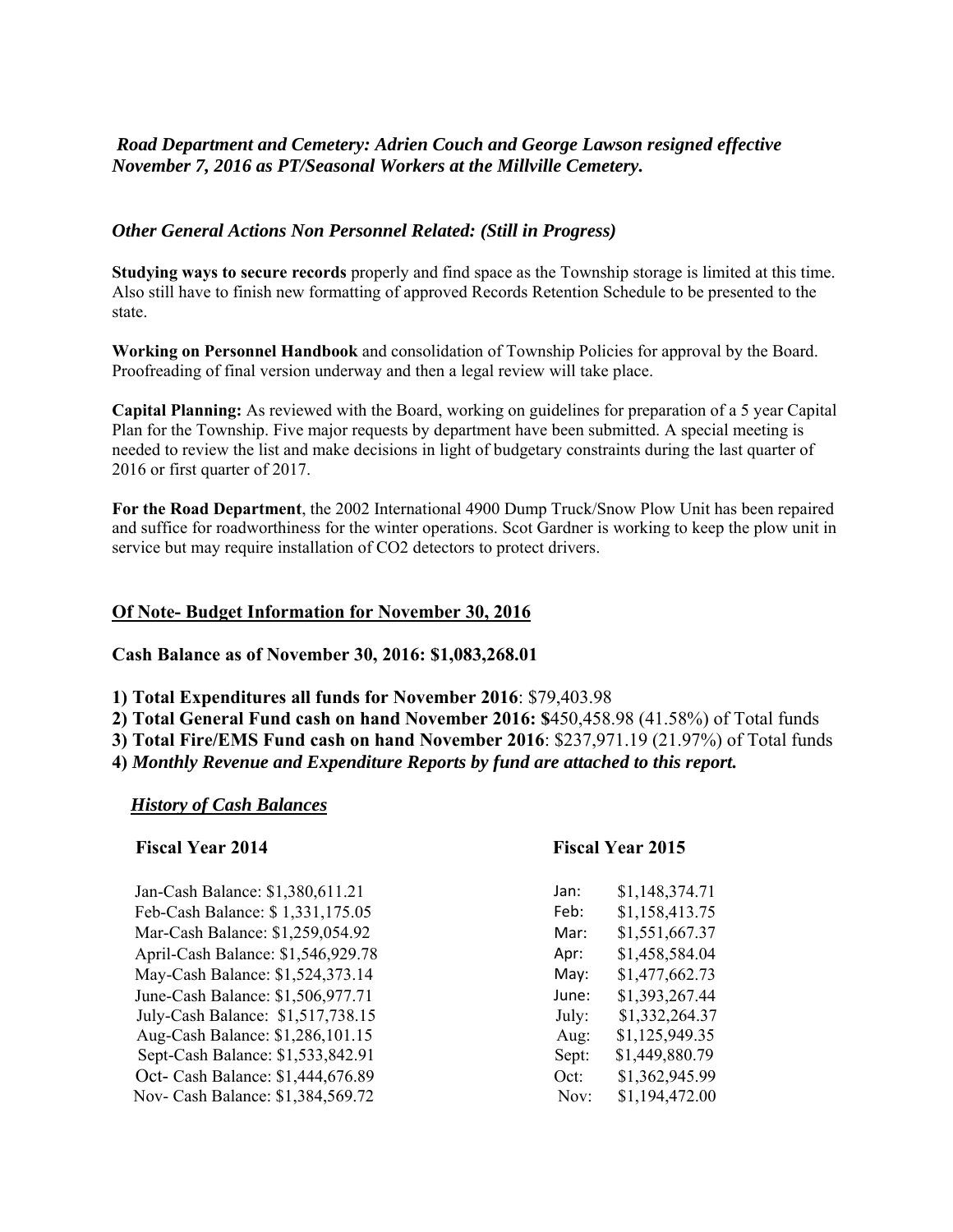**Dec-Cash Balance: \$1,324,682.90 Dec: \$1,093,559.61** 

#### **Fiscal Year 2016**

 **Jan- Cash Balance: \$1,086,880.70 Feb- Cash Balance: \$ 975,051.11 Mar- Cash Balance: \$ 929,271.02 Apr- Cash Balance: \$1,259,751.18 May- Cash Balance: \$1,256,517.69 June- Cash Balance: \$1,231,659.27 July- Cash Balance: \$1,136,203.94 Aug- Cash Balance: \$1,088,071.02 Sept- Cash Balance: \$1,231,337.97 Oct- Cash Balance: \$1,199,176.98 Nov- Cash Balance: \$1,083,268.01** 

**General Note: The Fiscal Officer and Administrator are very concerned about the ongoing significant negative impact of property devaluations and state cuts have had on the budget/revenues as discussed in previous Board briefings and reports. Plans are underway to make any necessary adjustments for fire operations until levy revenues are received the first half of 2017. Other areas such as road related issues and General Fund problems continue to exist and will need attention as previously discussed. The Tax Budget filed in July 2016 had some significant reductions. Tax revenue is not rebounding and consideration of an operating levy or other related levy in 2017 is critical to the Township well being.** 

**\*\*\*\*\*\*\*\*\*\*\*\*\*\*\*\*\*\*\*\*\*\*\*\*\*\*\*\*\*\*\*\*\*\*\*\*\*\*\*\*\*\*\*\*\*\*\*\*\*\*\*\*\*\*\*\*\*\*\*\*\*\*\*\*\*\*\*\*\*\*\*\*\*\*\*\*\*\*\*\*\*\*\*\*\*** 

Mr. Henry also distributed revenue and expenditure reports. Mr. Henry noted that the cash balance continues to decline as carryover funds must be used. Mr. Henry also stated that the General Fund is running behind and that expenditures have been controlled in anticipation of decreasing revenues.

Mr. Johnson asked if the Township had received its annual payment from the City of Hamilton. Mr. Henry stated the payment had not yet been received and that it may become necessary to pursue legal action to compel the City to make payment.

#### *Old Business*

*November 2016 Fire/EMS Run Data Summary:* Mr. Henry provided the run data summary for the month of November and noted the average response time for the month of October was 11.91 minutes. The busiest day was Wednesday and second shift was the busiest shift. There were six instances when the squad did not respond when the tone dropped.

*41 Cochran Road Update:* Mr. Henry reported that the cost for the second phase of this property clean-up project had been reduced from \$3000 to \$1700. Mr. Henry also reported that Junk King would be onsite the next day and Reffit's would be towing two vehicles from the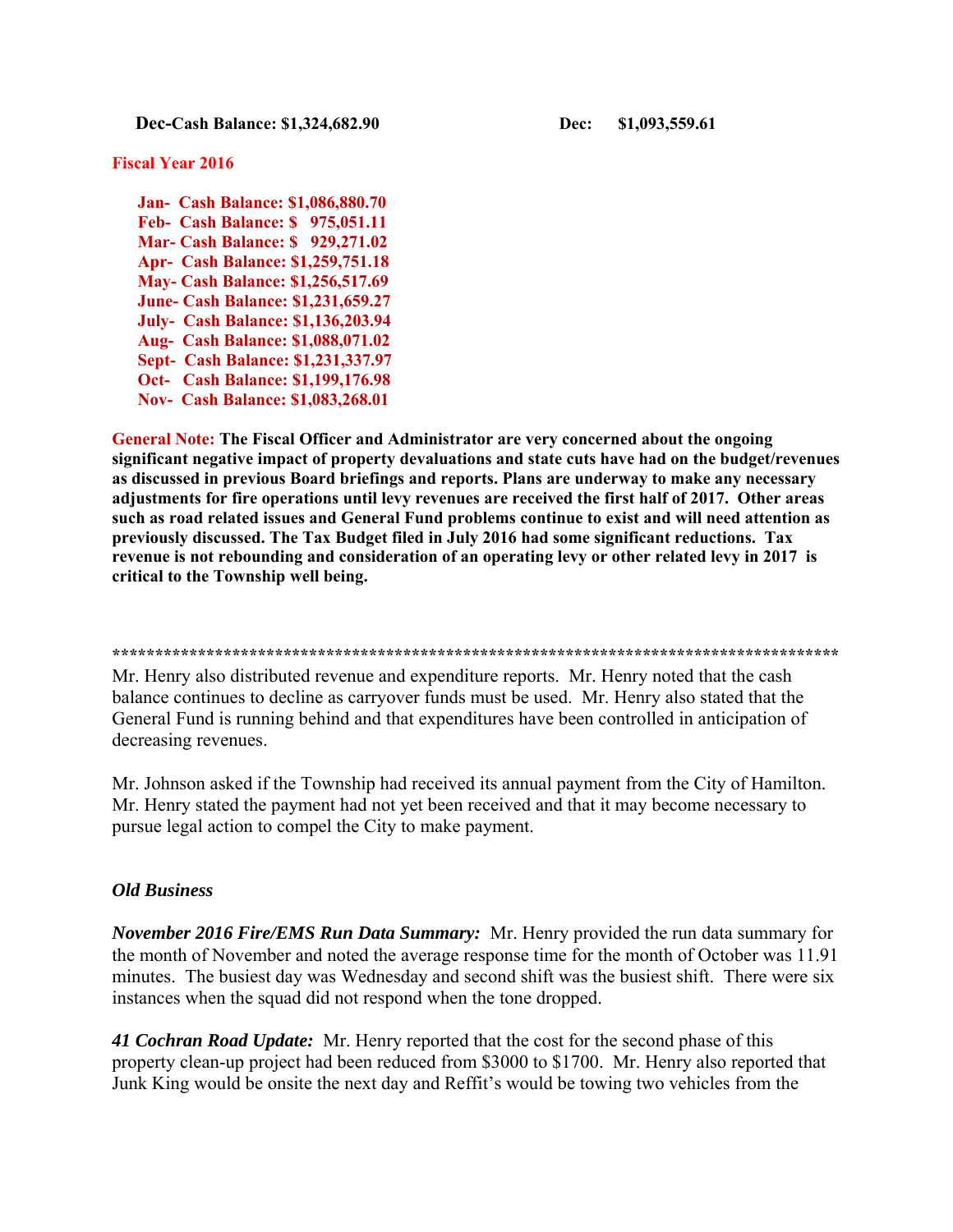property by the end of the week. The total cost to the Township for this clean-up project will be \$4000 with a tax lien in this amount to be applied to the property.

*2017 Road Program Estimates/Must Authorize at January Meeting:* Mr. Henry referred the Trustees to materials in their meeting packets which showed BCEO estimated costs for the Township's 2017 proposed road program. The net total cost of the Township's share for the proposed road work would be \$181,780.14. Mr. Henry explained that in order to proceed, the Board must file a resolution by February 1, 2017 with the County, indicating that the Township wants the proposed road work projects to be part of the County's 2017 Road Program.

*Repeat – Dates for 2017 Meetings and Events:* Mr. Henry referred the Board to the schedule for 2017 meetings and events which the Board approved at its November meeting and noted that the list of 2017 dates would be posted on the Township's website in the upcoming week.

**Note:** Records Commission members briefly discussed before the regular meeting the issue of revising Records Retention Plan and the proposed video-taping change.

*Other Old Business:* There was no other Old Business.

### *New Business:*

*Resolution No. 46-16 – Then/Now Resolution:* Mr. Henry noted the routine housekeeping nature of "then and now" resolutions required by the State Auditor's Office. After some discussion, Mr. Stitsinger made a **motion** to adopt Resolution No. 46-16, which was seconded by Mr. Johnson. Upon roll call, both Trustees voted yes.

# **Resolution No. 46-16**

# **Approving Purchase Orders and Subsequent Expenditures Provided Under the "Then and Now" Process as Recommended by the Fiscal Officer**

*Whereas*, the Fiscal Officer reported on recent "Then and Now" activity and in particular actions associated with payments; and

*Whereas*, the Fiscal Officer recommends that payment associated therewith be authorized through a "Then and Now" Purchase Order (amounts over \$3,000.00) officially approved by the Board and payment made accordingly; and

*Whereas*, the Board of Trustees concurs with the recommendation of the Fiscal Officer,

# *Be it resolved by the Board of Trustees of Hanover Township Butler County, Ohio*

**Section I.** That to promote sound and efficient fiscal operations for the Township, the following items are hereby approved:

**A) \$4,200.00 Ballestra, Harr, Scherer CPA's Inc.**\$4,200.00 (Fund 1000); for required Township audit.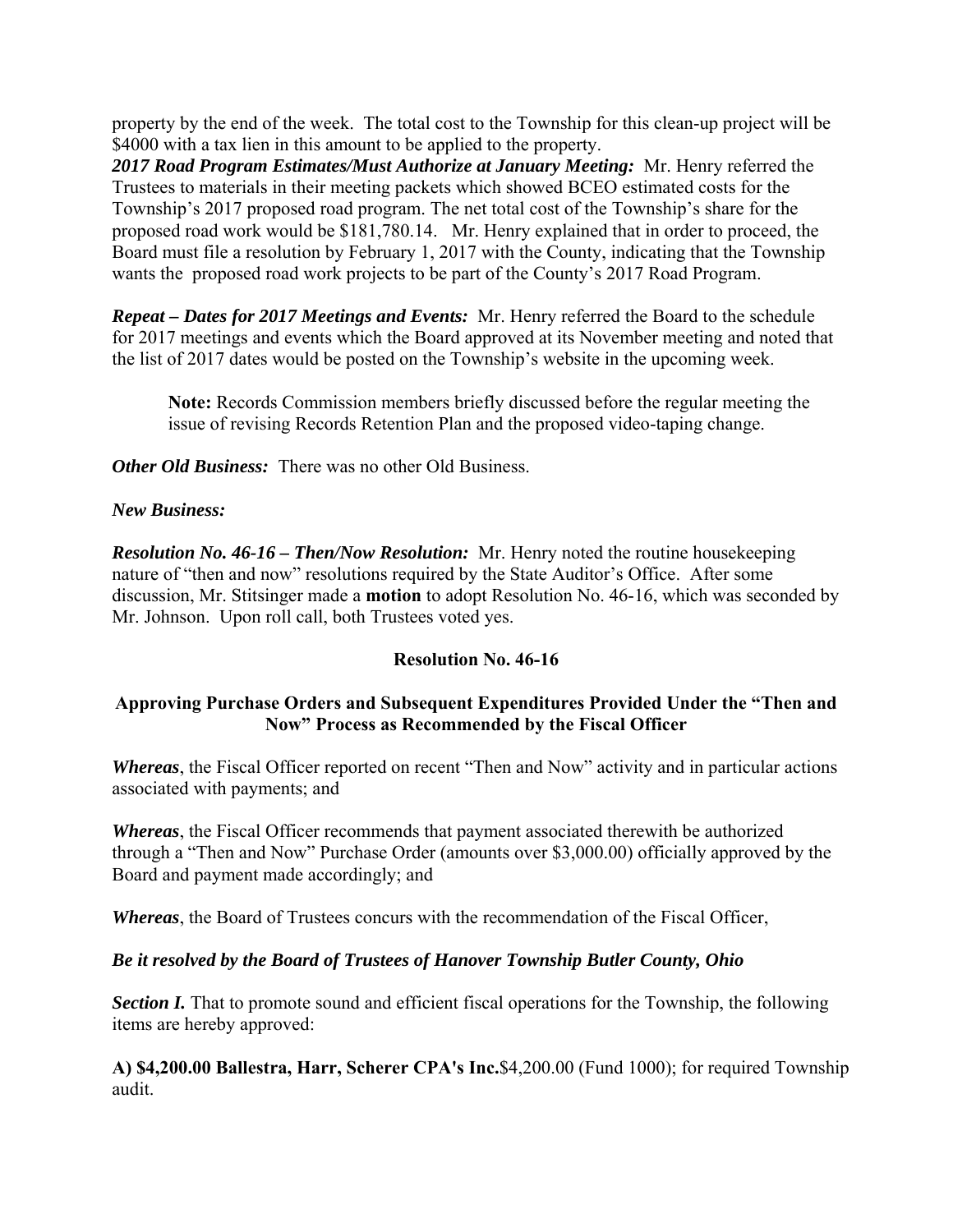*Section II*. That the Fiscal Officer is authorized to take all necessary steps to process said expenditures and provide payment accordingly.

The foregoing resolution was adopted in an open public meeting and is a reflection of the official action taken by the Board of Trustees of Hanover Township Butler County, Ohio on December 14, 2016.

| <b>Board of Trustees</b> | <b>Vote</b> | <b>Attest and Authentication:</b> |
|--------------------------|-------------|-----------------------------------|
| Larry Miller             |             |                                   |
| Fred J. Stitsinger       |             | Gregory L. Sullivan               |
| Douglas L. Johnson       |             | Fiscal Officer/Clerk              |

*Resolution No. 47-16 – Revise Township Pay Plans for Minimum Wage and Updated Wage Info*: Mr. Henry explained that this resolution would revise the Township pay plans to ensure compliance with the State's minimum wage rate of \$8.15 to be effective January 1, 2017; to make pay ranges for seasonal positions broader so that the Township could offer competitive seasonal wage rates (effective April 2017); and to increase Fire Department stipend amounts (effective January 1, 2017). After some discussion, Mr. Johnson made a **motion** to adopt Resolution No. 47-16, which was seconded by Mr. Stitsinger. Upon roll call, both Trustees voted yes.

# **Resolution No. 47-16 Approving Updated Township Pay Plan and Job Classifications for Full Time and Part Time/Seasonal Employees**

*Whereas*, Hanover Township has established pay plans and general job classifications for full time, part time and seasonal workers; and

*Whereas*, the current play plans and job classifications help facilitate Township operational efficiencies and selection of personnel; and

*Whereas*, there is a need to update the Township Pay Plans and provide for minimum wage requirements for 2017, new part time Fire Department positions, update regular part time pay scales for Road and Cemetery Operations and On Station Stipend Volunteer pay scales for 2017,

#### *Be it resolved by the Board of Township Trustees of Hanover Township Butler County, Ohio*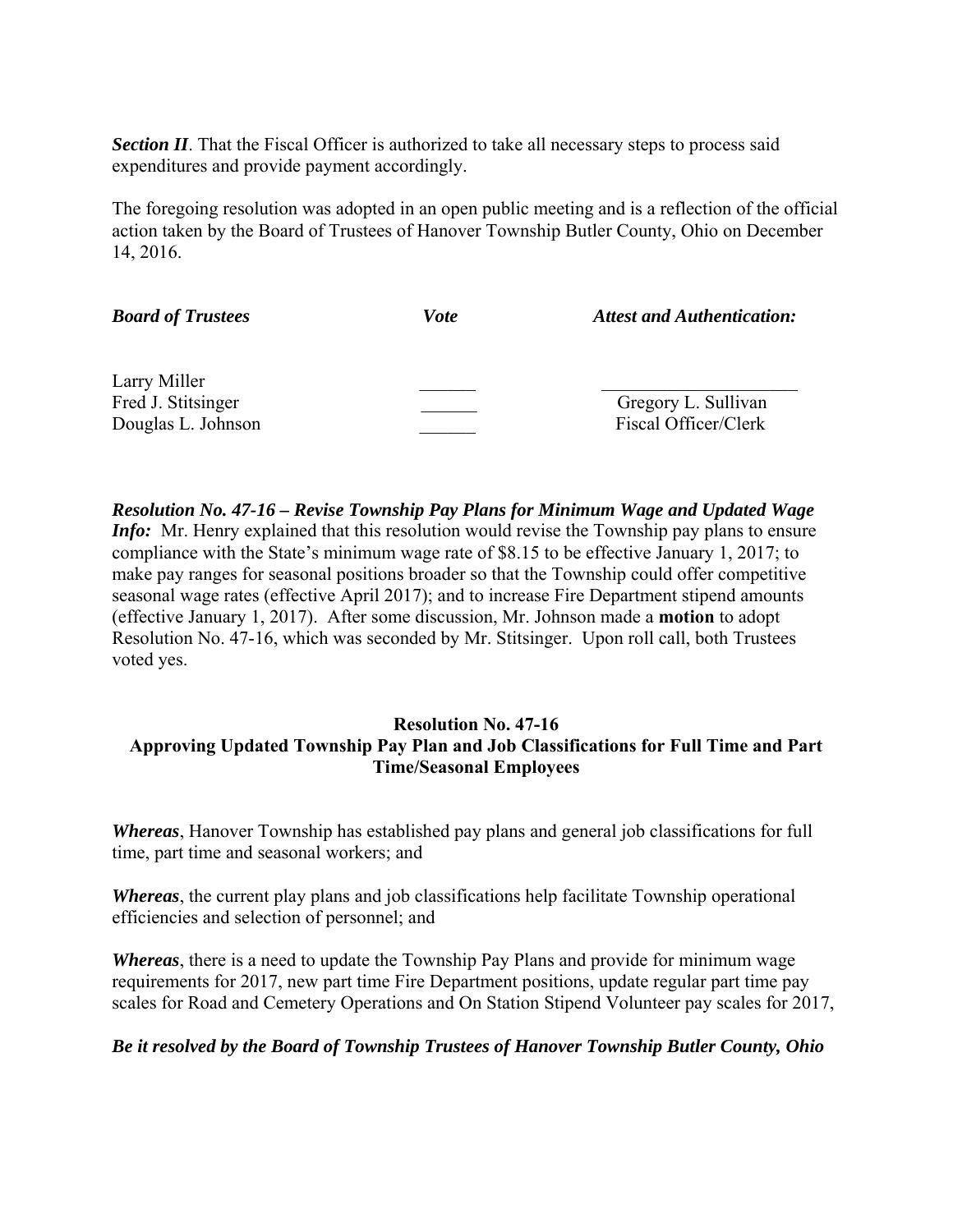**Section I**. That the Township Pay Plans and job Classifications are hereby amended as set forth in the attachments for minimum wage requirements, full time and part time/seasonal employees and Fire Department positions identified as "Attachment A" and related Fire Department descriptions to Resolution No. 47-16.

**Section II**. That the Township Administrator is authorized to initiate processes related thereto for implementation of any job additions and/or adjustments as necessary working with the Fiscal Officer and respective Department Heads.

The foregoing resolution was adopted in an open public special meeting and is a reflection of the official action taken by the Board of Trustees of Hanover Township Butler County, Ohio on the 14<sup>th</sup> day of December 2016.

| <b>Board of Trustees</b>                                 | <b>Vote</b> | <b>Attest and Authentication:</b>           |
|----------------------------------------------------------|-------------|---------------------------------------------|
| Larry Miller<br>Fred J. Stitsinger<br>Douglas L. Johnson |             | Gregory L. Sullivan<br>Fiscal Officer/Clerk |
|                                                          |             | <b>Attachment A</b>                         |



**Hanover Township Butler County, Ohio** 

# **Hanover Township Butler County Ohio Seasonal and Part Time Pay Plan**

In all areas of Township operations there is a need to employ part time and seasonal as the need requires and the budget allows. The following pay plan is set forth to facilitate operations and allow for discretion on the part of the Board of Trustees and/or Township administrator to meet the challenges of the Township. From time to time this pay plan may be amended by motion or resolution. Except for administrative services of the Fire Department, there is a separate Pay Plan adopted for Fire Department operations.

#### Public Works and Cemetery

Public Works Helper: \$8.15 to \$9.00 per hour Public Works Worker I: \$9.15 to \$10.00 per hour Public Works Worker II: \$10.15 to \$11.50 per hour Public Works Worker III: \$11.50 to \$14.50 per hour \* CDL Required Public Works Worker IV: \$14.75 to \$19.00 per hour \* CDL Required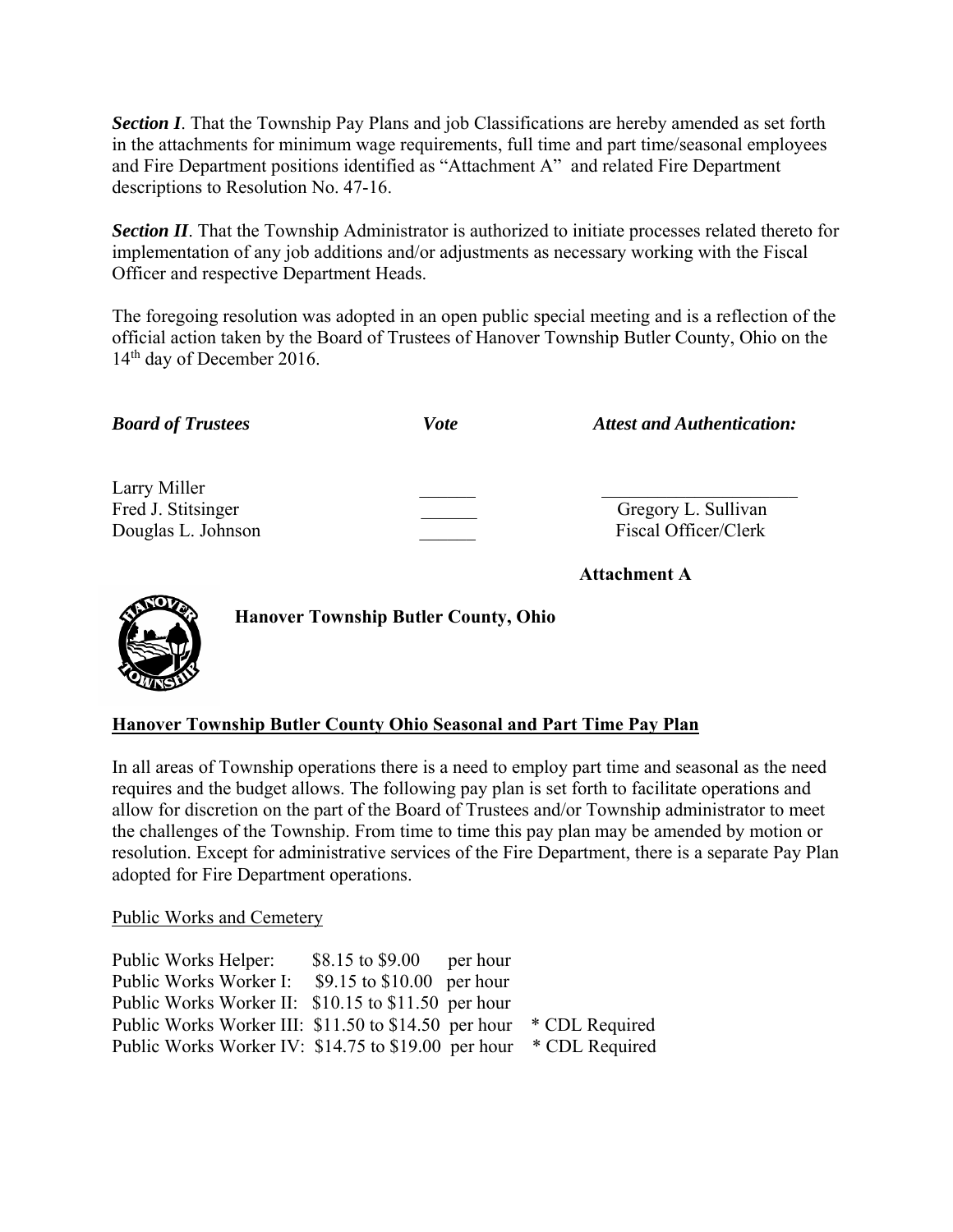Each level of pay is determined by past experience, training, prior work with the township and whether or not the individual has a CDL Classification. Public Works Worker III or above requires a CDL unless otherwise waived by The Board of Township Trustees due to other qualifications held by the individual.

Part Time Administrative Services Including the Fire Department

| Clerical Assistant       | $$8.15$ to \$9.00 per hour                              |
|--------------------------|---------------------------------------------------------|
| Administrative Assistant | $$9.00$ to \$12.00 per hour                             |
|                          | Administrative Assistant II \$12.00 to \$16.00 per hour |
| Project Coordinator      | Monthly Salaried; Range \$600.00 to \$1200.00           |

Individuals hired into these positions will be assigned a job classification based upon experience, education, training and nature of assigned responsibilities. As of November 2016, two individuals are classified in the Administrative Assistant category in the Fire Department, one Administrative Assistant II in Administration and one as a Project Coordinator working in the Township Administration. Unless otherwise noted, the Township Administrator is authorized to adjust PT employees up to 3% depending upon recommendations, performance, tenure and market necessity.

The Township Administrator is authorized on behalf of the Board of Trustees to employ individuals as needed within these ranges and subject to budget capability. When a new hire is appointed, when an increase is granted and when there is a job classification change, the Township Administrator shall report these items to the Board during a regular or special meeting of the Board in the Administrator's Report..

**Reference: Resolution No. 47-16 December 2016 Amended by Motions in 2008, 2009 Resolution No. 17-09 Update PT Pay Plans January 2010 Revised by Motion: April 11, 2012 Revised by Resolution: December 2016** 

### **Amend Hanover Township Pay and Classification Plans for 2017 April 11, 2012**

**Background**: Periodically the Federal and State Minimum Wage rates are adjusted by statute and rule. The 2017 State of Ohio requirement adjusts minimum wage rates to \$8.15 per hour which is currently higher than the federal standard. For the new PT/Seasonal help being hired and quarterly Fire Department payroll it is necessary to make the adjustment for the classifications/jobs if necessary.

**Motion**: To comply with applicable statutory requirements, all Township Classification and Pay Plans are hereby amended to reflect the minimum wage rate of \$8.15 per hour. Position classifications affected include: Fire Department Trainee; Public Works Helper Part time and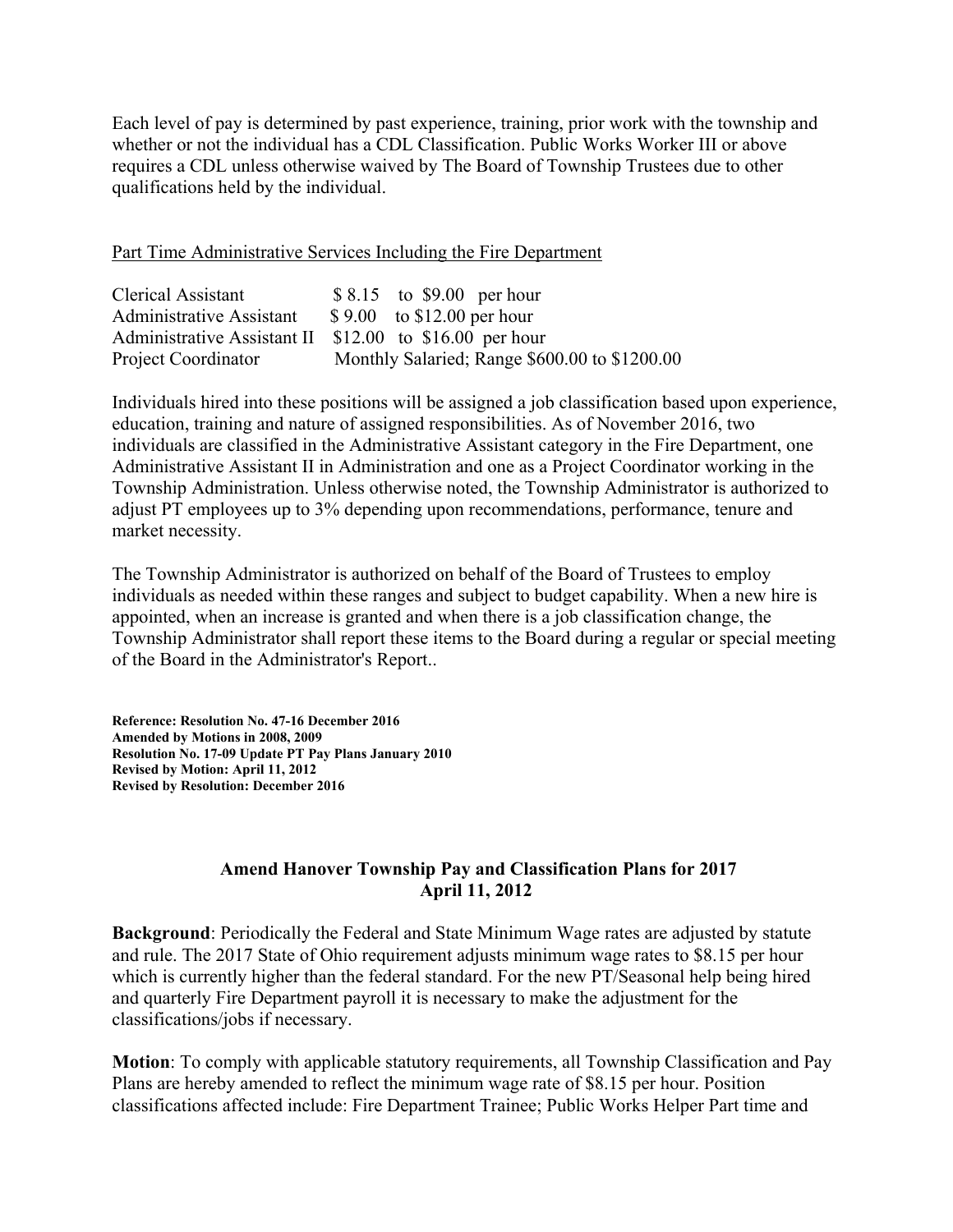Seasonal range- \$8.15 to \$9.00; Part Time Administrative Clerical \$8.15 to \$9.00. The Township administrator is hereby authorized to make the adjustments as noted and the Fiscal Officer is authorized to make such payments as necessary.

# **Hanover Township Butler County, Ohio FIRE AND EMERGENCY MEDICAL SERVICE VOLUNTEER AND PART TIMEPAY PLAN 2016\*** (Attachment to Resolution No.47-16)

| Fire Chief                       | Salaried at \$988.00 per month (no separate run pay) |                                                      |                           |
|----------------------------------|------------------------------------------------------|------------------------------------------------------|---------------------------|
|                                  |                                                      |                                                      |                           |
|                                  |                                                      | <b>FIRE RUNS</b>                                     | <b>EMS RUNS</b>           |
| Deputy Chief: N/A                |                                                      | $$15.00$ per run                                     | For those officers        |
|                                  | Assistant Chief: \$166.55 per month plus             | $$15.00$ per run                                     | qualified to make EMS     |
| Captain:                         | $$111.38$ per month plus                             | $$15.00$ per run                                     | runs, see standard below. |
| Lieutenant:                      |                                                      | $$15.00$ per run                                     |                           |
|                                  |                                                      |                                                      |                           |
|                                  |                                                      | <b>FIRE RUNS</b>                                     | <b>EMS RUNS</b>           |
| Firefighter/Paramedic:           |                                                      | $$15.00$ per run                                     | See standard below.       |
| Firefighter/EMT $-1$ :           |                                                      | $$15.00$ per run                                     |                           |
|                                  |                                                      |                                                      |                           |
|                                  |                                                      | <b>FIRE RUNS</b>                                     | <b>EMS RUNS</b>           |
| Firefighter/EMT:                 |                                                      | $$15.00$ per run                                     | See standard below.       |
| Firefighter:                     |                                                      | \$15.00 per run                                      |                           |
| EMT:<br>$\bullet$                |                                                      |                                                      | See standard below        |
| New Trainee:<br>classifications. |                                                      | \$8.15 per run until certified and cleared for other |                           |
|                                  |                                                      |                                                      |                           |

Fire Inspections: Flat rate for each inspection- \$20.00. One inspector per inspection unless authorized by the Fire Chief.

Stipend-On-Station Assignment for effective January 1, 2017 24 hour coverage, Monday through: Range of Pay: \$132.00 for 12 hours/ \$264.00 for 24 hour shifts. No individual per run pay. Any individual assigned on station stipend duty must be on station and make any fire or EMS run that is dispatched during that time frame except for stacked or B-C runs. No other responsibilities are assigned. This stipend is to offset volunteer expenses. If only one qualified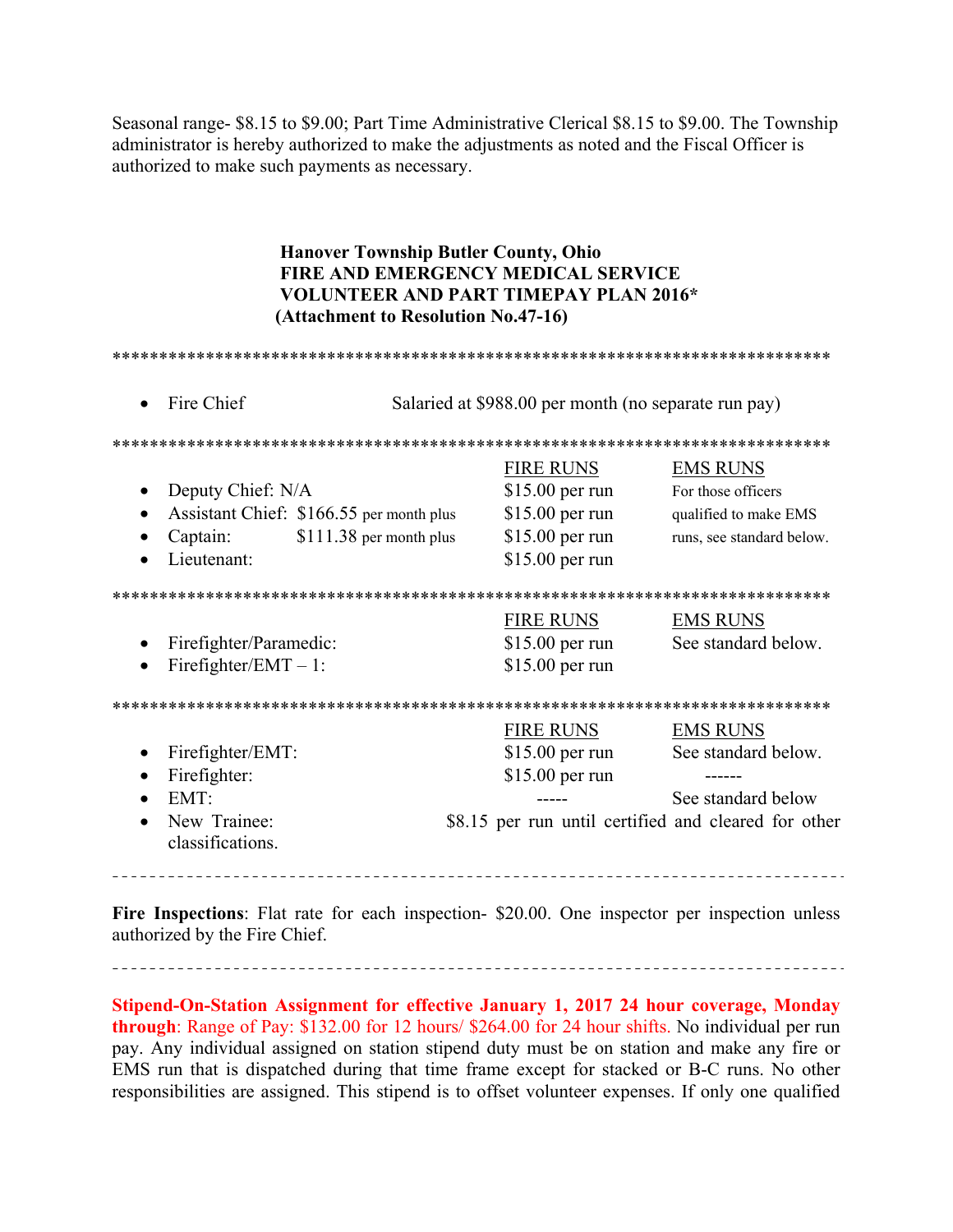employee is scheduled on station, an employee who lives within a three mile radius of the Fire Station may fill in the other on station position by responding from home and shall receive the \$66.00 stipend for the 12 hour period. This employee must make the runs as they come up on the shift. This availability must be noted in order that any on station personnel knows this another person is responding.

Qualified members of the department may "team up" or pair together to share a twelve hour on station assignment broken down into 6 hour increments and approved ahead of time by the Fire Chief or designated officer. Each member shall receive a \$66.00 stipend for each six hour on station assignment. Only one on station position may be scheduled this way.

**Effective April 2017**: The Department will be transitioning to part time paid on station scheduled to start April 1, 2017 after a hiring process is completed. Part time Fire Department Classifications and pay ranges as follows:

**EMT- B:** \$11.50 to \$13.00 per hour based upon experience, training and record.

**EMT- A:** \$13.50 to \$14.50 per hour based upon experience, training and record.

**EMT- P:** \$15.00 to \$16.50 per hour based upon experience, training and record.

\**Designation of pay rate within the ranges must have prior approval of the Township Administrator who shall report to the Board of Trustees.* 

\*\*\*\*\*\*\*\*\*\*\*\*\*\*\*\*\*\*\*\*\*\*\*\*\*\*\*\*\*\*\*\*\*\*\*\*\*\*\*\*\*\*\*\*\*\*\*\*\*\*\*\*\*\*\*\*\*\*\*\*\*\*\*\*\*\*\*\*\*\*\*\*\*\*\*\*\*

**Other Shift Run Pay Schedules**:

- **EMS Runs 6:00PM to Midnight**: Any Paramedic or EMT responding to a dispatched run during this time frame shall receive \$25.00 per run.
- **EMS Runs Midnight to 6:00AM**: Any Paramedic or EMT responding to a dispatched run during this time period shall receive \$30.00 per run.
- **EMS Runs 6:00AM to 6:00PM**: If additional dispatch runs occur during this time frame that cannot be handled by the on station assigned positions, then the rate of \$25.00 per run will be paid for responders. This rate also applies to additional personnel, specifically a paramedic that may needed in addition to the first two responders.

**Pay Schedules**: On station stipends will be paid on a monthly basis to be submitted with the regular part time employees as designated herein. All other run payments shall be made on a quarterly basis as in the past and consistent with prior Board directives. The Board may require that all pay be set up on a monthly basis with cooperation of the Fiscal Officer.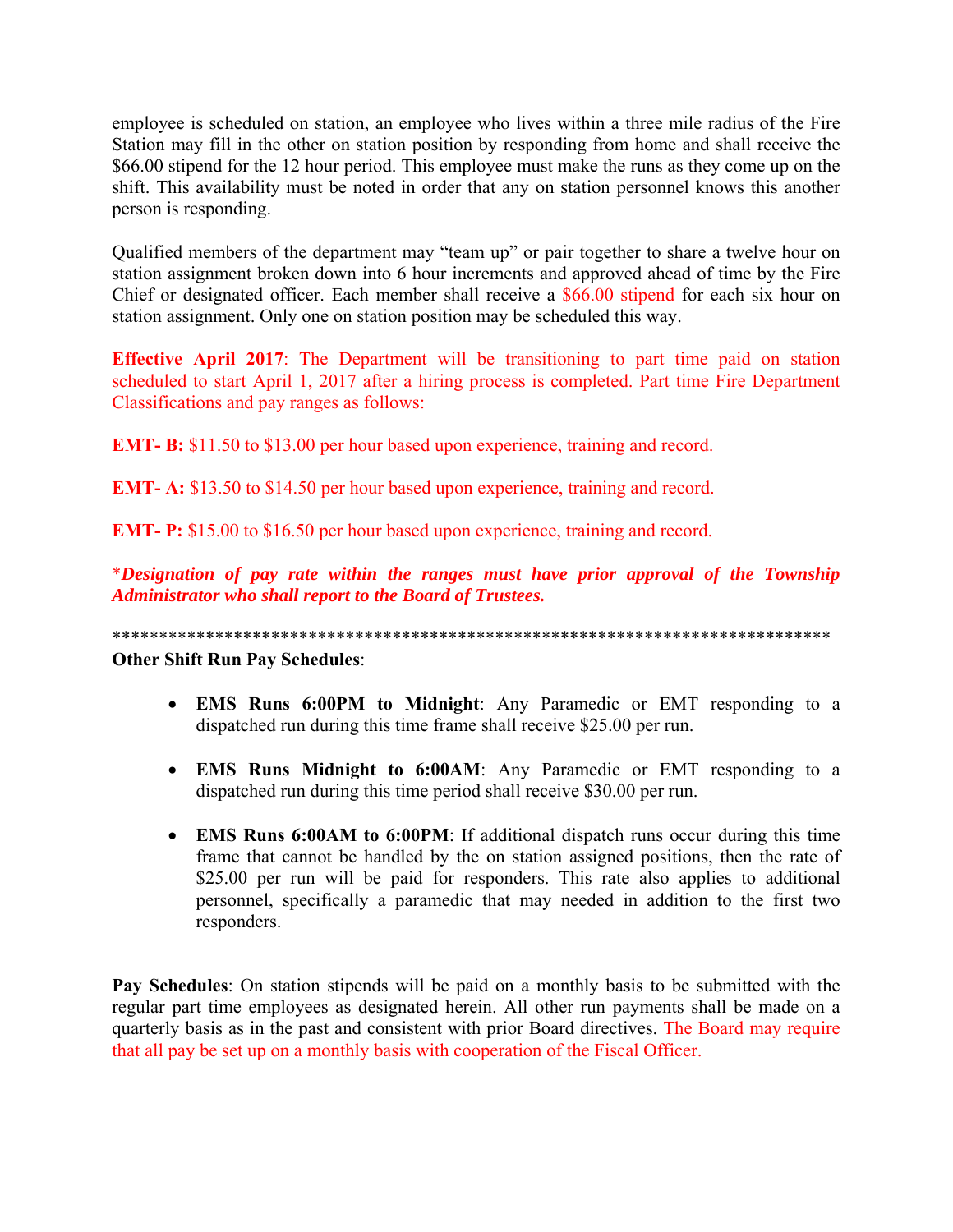**Implementation:** The Township Administrator, Fiscal Officer and Fire Chief shall monitor and oversee implementation of these payroll classifications and pay. Additional Offices within the Fire Department may be assigned responsibilities to insure the objectives of the Board are met within the implementation of this pay plan.

Interpretations: The Township Administrator is hereby authorized to make any necessary interpretations of this plan consistent with the spirit and intent of the Board of Trustees in serving the needs of the Community. Additionally, the Township administrator may issue additional guidelines in the application of this pay plan.

**Continuance of Pay Plan:** The Board of Trustees may suspend the use of this pay plan at any time as the intent of this plan is to better serve the residents of Hanover Township. If other options are developed to better serve the residents then this pay plan may change.

**Budget Considerations:** It is expected that all Fire Department members shall work together to make the most efficient use of budgeted funds to insure Community needs/responses are addressed and tax funds are spent wisely.

#### 

**Special Events:** Hanover Township recognizes the importance of supporting community activities and those agencies that provide support and services to residents of the community. In the spirit, the Township believes it is important for an EMS or Fire Apparatus unit be assigned to the following community events:

- Queen of Peace Festival
- Kids Fest
- Butler Rural Electric Family Day
- Hanover Haunted Harvest
- Any other event specified in advance by the Board of Trustees or Administrator

Other events in which the Department is a sponsor or co sponsor is not listed here as it is anticipated that units from the department will be attending those events.

Volunteer Special Event Pay: \$60.00 per member; maximum two members assigned for a 4 hour period. No other duties assigned except the event.

# **Fire Operation/Office Support/PT:**

Administrative Assistant Pay Range: \$9.00 to \$12.00 per hour

Administrative Assistant II Pay Range: \$12.00 to \$16.00 per hour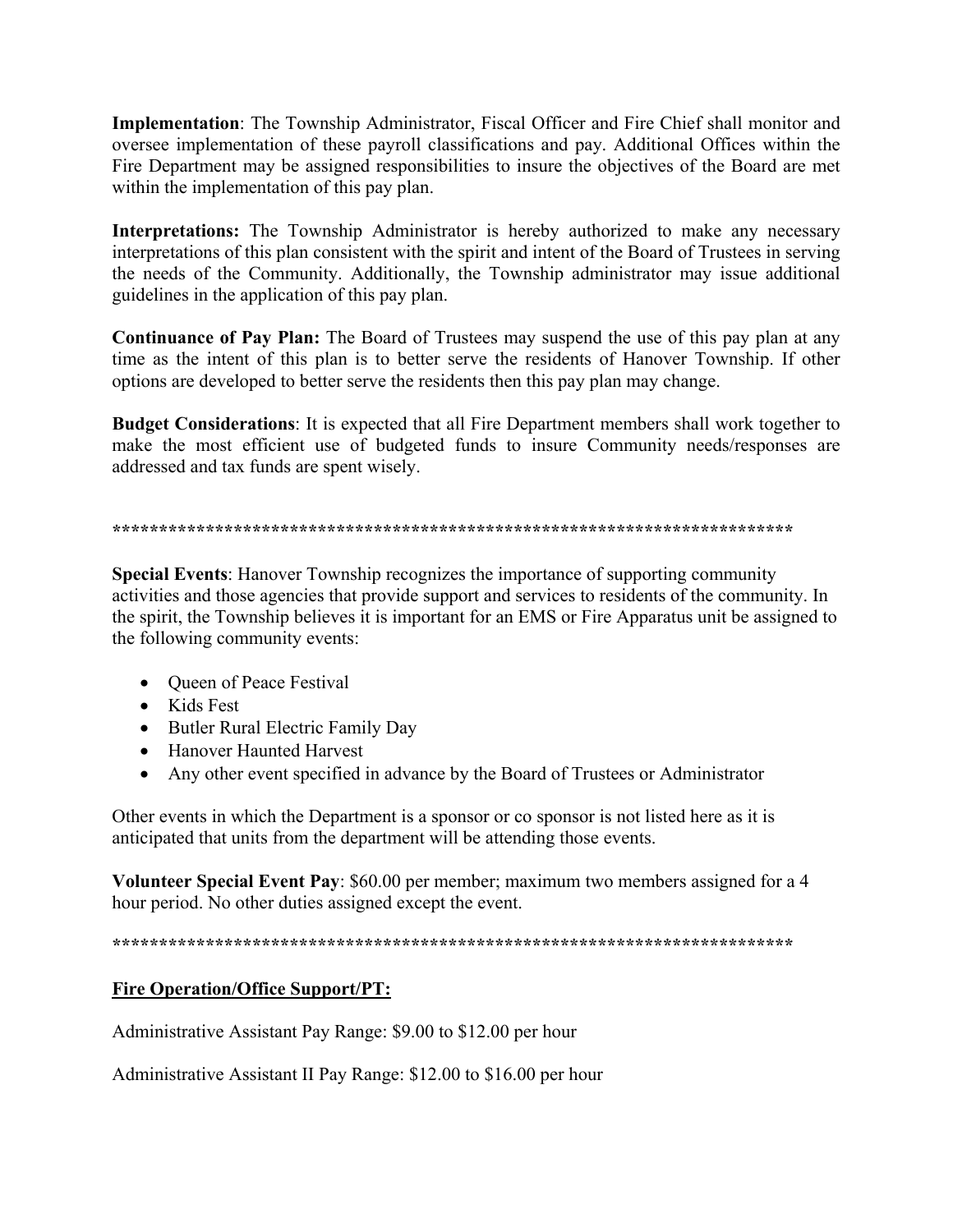#### **Volunteer Stipends for Instruction**

# (Hanover Township Fire and Emergency Medical Services Classification and Pay Plan **Amendment**

**Resolution No.34-13 Amending Resolution No. 17-10)** 

The following volunteer position classifications and pay ranges are added to the Hanover Township Fire and Emergency Medical Services Classification and Pay Plan to establish appropriate ranges of compensation for expenses associated with the instruction of State and/or Federal certified courses by State/and or Federally certified fire and/or EMS instructors who also serve as members of the Hanover Township Fire Department.

To receive compensation within the following classifications, the individual must be a member of the Hanover Township Fire Department and have on file with the Township Administrator applicable State and/or Federal certifications required to be a primary instructor, an assistant instructor, and/or course assistant. Any course instruction work for which compensation is to be received shall be approved in advance by the Fire Chief. In addition, the Township Administrator shall be notified in advance of any such class. This type of compensation is limited to classroom instruction hours. Examples of courses which qualify for this type of compensation include but are not limited to EMT Basic, Paramedic Refresher, Basic Firefighter Class, Fire Fighter I and Fire Fighter II Classes, or any other related course which requires documented instructional topics, sign-in sheets, designated instructors, and a minimum of 24 hours of instructional time.

Upon consultation with the Fire Chief, the Township Administrator shall designate in advance the individuals assigned to the following classifications. The Fire Chief shall document these designations through use of the Personnel Action Form B or similar document which shall be kept on file in the Township Administrator's office with a copy forwarded to the Fiscal Officer.

#### **Classification and Pay Ranges for Instructors**

| Primary Instructor          | Range: \$20.00 to \$25.00 per hour |
|-----------------------------|------------------------------------|
| <b>Assistant Instructor</b> | Range: \$15.00 to \$18.00 per hour |
| Course Assistant            | Range: \$13.00 to \$15.00 per hour |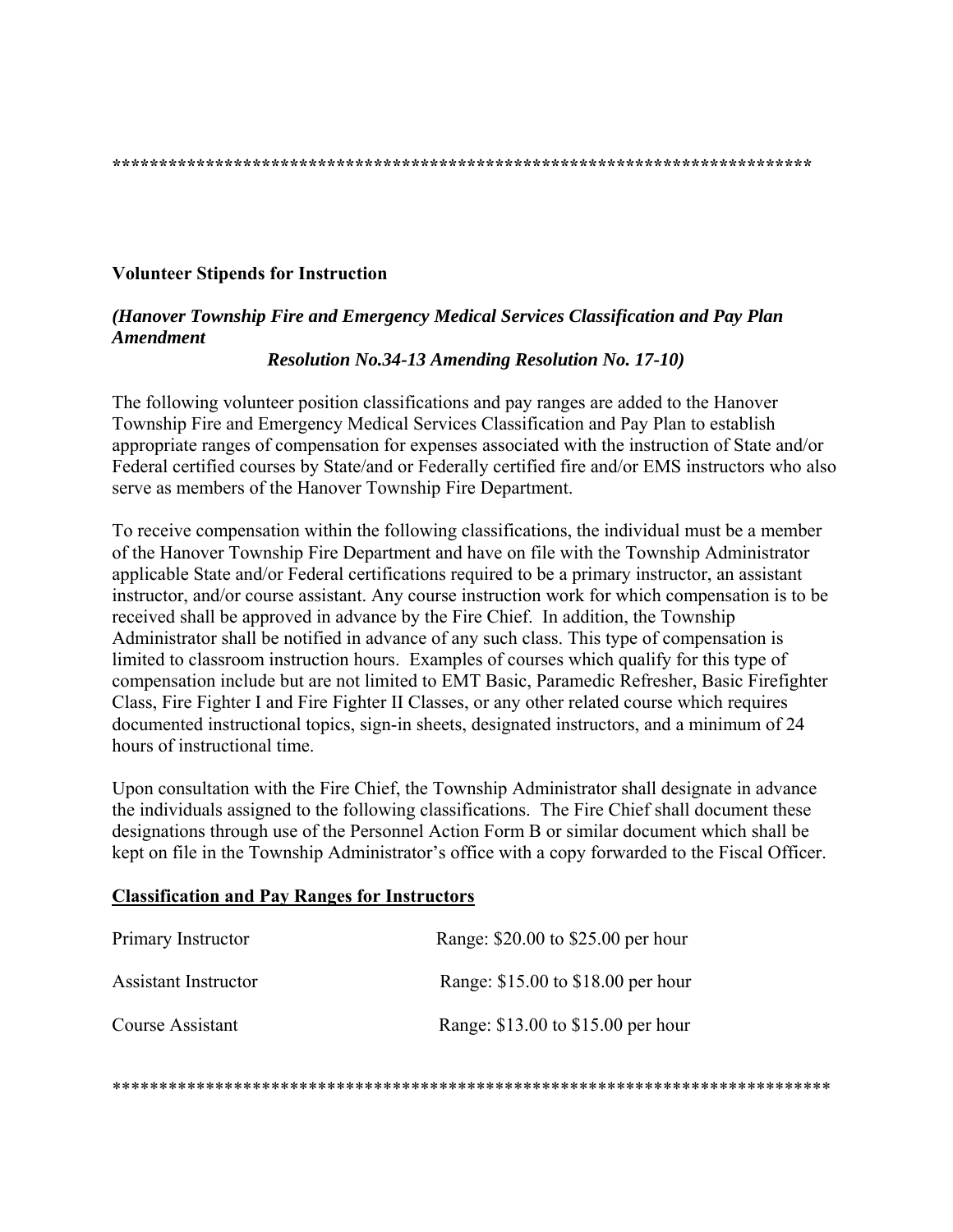#### **Amendment History**

 Attachment to Resolution No. 17-10 Fire Department Pay Scales Updated by Motion: April 11, 2012 Updated by Motion: January 16, 2013 Updated by Resolution: December 11, 2013 Update Approved for April 2014 Update Approved for May 2015/Res. No. 32-15 Amended December 14, 2016 Res. No. 47-16 \*\*\*\*\*\*\*\*\*\*\*\*\*\*\*\*\*\*\*\*\*\*\*\*\*\*\*\*\*\*\*\*\*\*\*\*\*\*\*\*\*\*\*\*\*\*\*\*\*\*\*\*\*\*\*\*\*\*\*\*\*\*\*\*\*\*\*\*\*\*\*\*\*\*\*\*\*\*\*\*\*\*\*\*\*\*\*\*\*\*\*\*\*

*Motion – Closed Point of Dispensing – Board of Health:* Mr. Henry explained that Hanover Township was recently contacted regarding serving as a Closed Point of Dispensing to work with the Butler County Board of Health in the event there was a need to dispense rapidly needed emergency medications. Mr. Henry further explained that a motion was passed by the Board in May 2014 (see below); however, for updating purposes, the Board should approve an updated motion expressing the Township's willingness to cooperate in this program with the Board of Health to serve the residents and employees of Hanover Township. After some discussion, Mr. Stitsinger made a **motion** to authorize the Administrator and Fire Chief to take the necessary steps for the Township to renew the Township's interest and cooperation to serve as a Closed Point of Dispensing, which was seconded by Mr. Johnson. Upon roll call, both Trustees voted yes.

#### *Motion: Passed at the regular Board of Trustees meeting on May 14, 2014*

*Closed Point of Dispensing – Board of Health: Mr. Henry reported he met with Sarah Moore, Butler County Health Department, regarding the Township being designated as a Closed Point of Dispensing. In the event of a major outbreak of a contagious disease, instead of going to a general point of dispensing (POD), residents could get vaccinated at a closer location (e.g. local fire department) if designated as a Closed Point of Dispensing. The Health Department would provide training for the Township to become as a Closed Point of Dispensing. Mr. Henry asked the Board if it would be interested in the Township becoming a designated Closed Point of Dispensing. After some discussion, Mr. Miller made a motion to authorize the Administrator to take the necessary steps for the Township to become a Closed Point of Dispensing, which was seconded by Mr. Johnson. Upon roll call, all three Trustees voted yes.* 

*Reminder – 2017 Organizational Meeting set for January 18, 2017:* Mr. Henry provided a reminder to the Board regarding the Township's 2017 Organizational Meeting scheduled for January 18, 2017. Mr. Stitsinger noted that this meeting would occur on the third Wednesday of the month instead of the second Wednesday.

*OTA Conference/Training Columbus – January 25 – 28, 2017:* As a reminder, Mr. Henry noted the dates for the annual OTA Training/Conference and provided copies of a tentative conference schedule. Mr. Henry noted that he would have registration packets for the Board members at the January meeting.